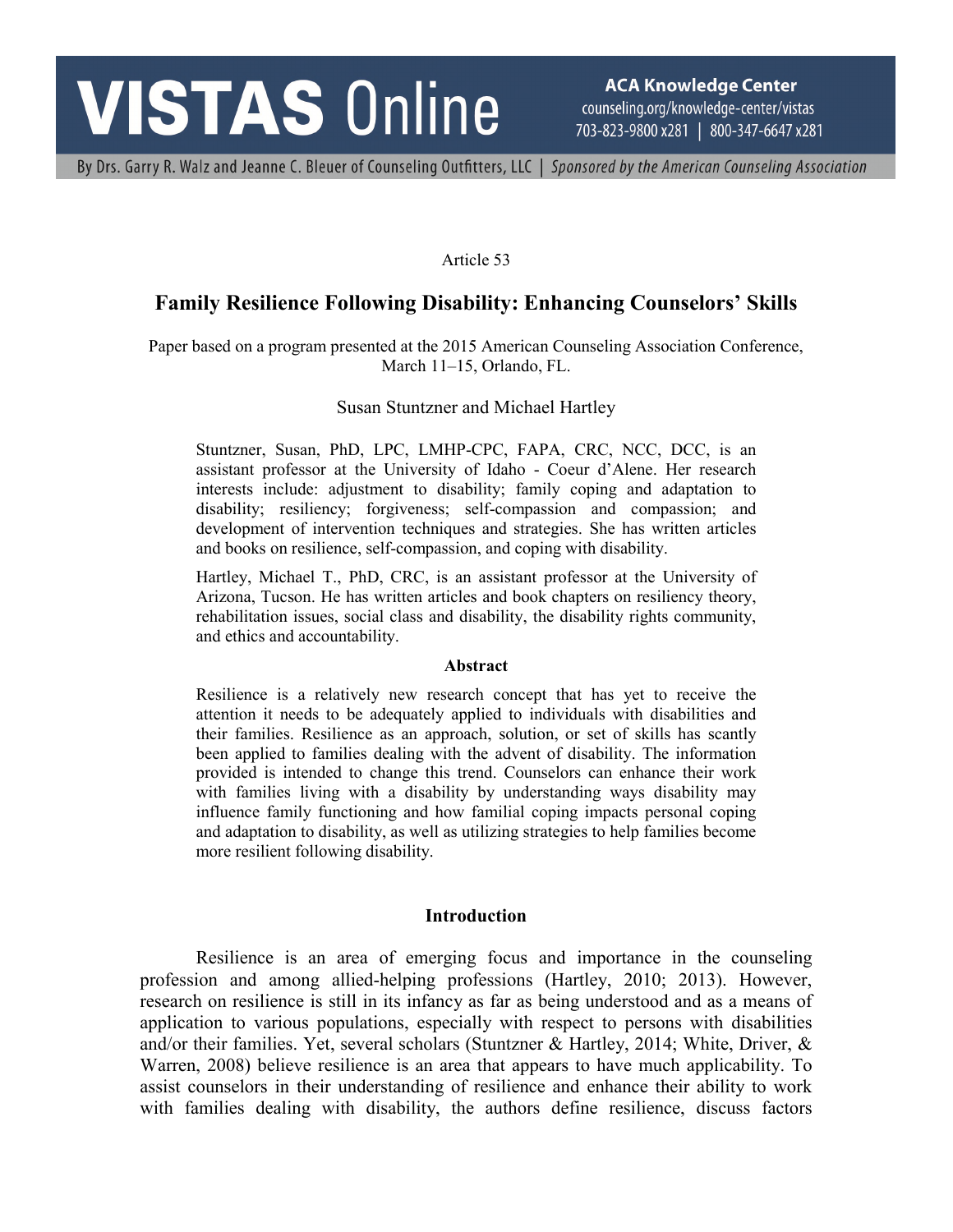associated with resilience, provide information pertaining to the ways families lives and functioning change following the advent of disability, and explore strategies counselors may use when working with families.

### **Definition of Resilience**

Defining resilience should be a simple task; however, definitions of resilience vary and have not yet been uniformly conceptualized (McGeary, 2011; White et al., 2008). The main source of ambiguity is resilience being simultaneously defined as "the process of, capacity for, or outcome of successful adaptation despite challenging or threatening circumstances" (Masten, Best, & Garmezy, 1990, p. 426). For instance, Edhe (2010) referred to resilience as the "capacity to bounce back or flourish from adverse events" (p. 418). Further, Williams, Davey, and Klock-Powell (2003) described resilience as an "on-going process of development and adaptation" (p. 56). Both definitions reflect an increasing trend toward resilience being viewed as a process of healing and improved functioning that is meaningful and unique to each person, rather than as a static trait or an outcome to be achieved. With respect to persons with disabilities and their unique set of experiences, Stuntzner and Hartley (2014) defined resilience as the:

. . . ability to learn and enhance personal skills and characteristics following the presence of a disability which can be used and refined to help them cope with their situation and disability-related experiences, improve personal insight and knowledge of their skills and potential to overcome challenging life events, and to live in a way that reflects a better quality of life. (p. 14)

Viewing resilience as a process is significant because it does not require a person or family to be experts in coping at the start of their adaptation process following disability. In fact, Stuntzner and Hartley (2014) stressed that resilience is a set of skills that can be learned and improved. Rather than a single trait or skill, it is the cumulative effect of multiple personal skills and characteristics that assist individuals in coping with their situation and disability-related experiences. In the same way that resilience has a cumulative effect on individuals, resilience can have a cumulative effect on families to emerge stronger and more resourceful following disability.

### **Family Resilience**

Grounded in family systems theory, combining ecological and developmental perspectives, research on individual resilience can be translated into enhancing resilience in the family as a functional system (Walsh, 1996, 1998, 2013). Family resilience is based on the premise that "stressful life challenges impact the entire family and, in turn, key family processes mediate the adaptation or maladaptation of all members and the family" (Walsh, 2013, p. 66). With this in mind, scholars have noted the importance of family resilience as an approach to understand what a family does well and then to build on this base to help the family become more effective (Dillahunt-Aspillaga et al., 2014; Frain, Berven, Chan, & Tschopp, 2008; Frain et al., 2007). In particular, specific factors have been explored, discussed, and reported to be associated with resilience in individuals as well as in families. While those mentioned here should not be considered an exhaustive list of what is needed to demonstrate resilience, they are an initial starting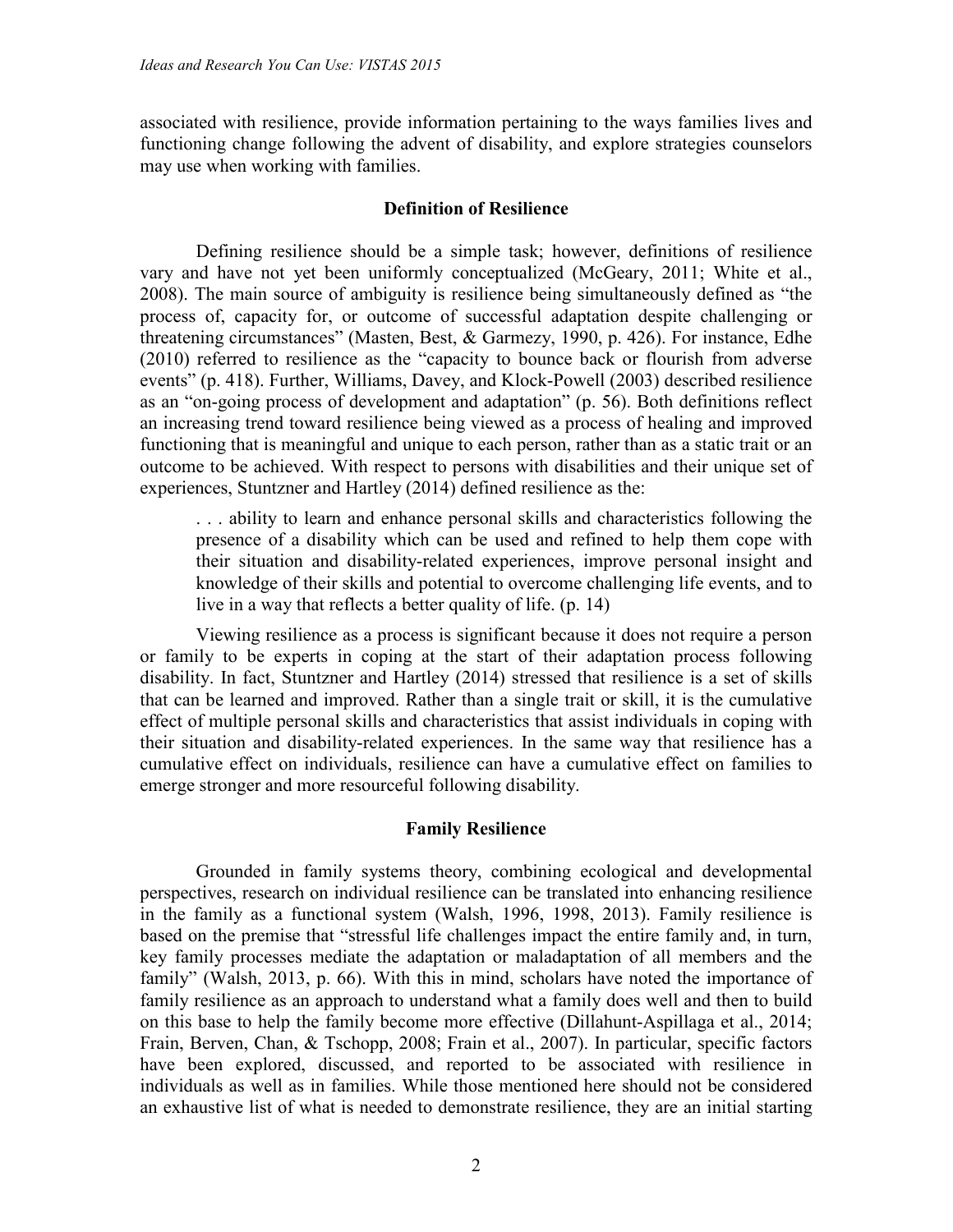point to assist counseling professionals in better understanding the types and plethora of skills and approaches which may be used to enhance resilience following disability.

Factors associated with the development and promotion of resilience following a difficult or traumatic event include: (a) coping strategies, (b) spirituality (Black & Lobo, 2008; Connor & Davidson, 2003; White et al., 2008; Williams et al., 2003), (c) forgiveness (Farley, 2007), (d) adult mentorship (Walsh, 1998; White et al., 2008), (e) compassion (Williams et al., 2003), (f) social support (Black & Lobo, 2008; Neenan & Dryden, 2012), (g) effective problem-solving skills (Black & Lobo, 2008), (h) internal locus of control (Dunn & Brody, 2008), (i) personal growth and transcendence (Elliott, Kurylo, & Rivera, 2002), (j) emotional and mental regulation (Neenan & Dryden, 2012), (k) attitude and outlook on life (Black  $&$  Lobo, 2008; Neenan  $&$  Dryden, 2012), (l) purpose or meaning in the identified event (Miller, 2003), and (m) information (i.e., resources; White et al., 2008). While many of these traits and abilities may initially be considered in relation to an individualized person's process, they are also applicable to the needs of families and individual family members who encounter disability due to their relationship with a family member living with a disability. Importantly, family resilience requires the application of resilience factors to understand and improve the ways in which individual family members contribute to family processes.

#### **Disability and Family Functioning**

Historically, disability has been viewed as something that affects the lives of people living with one, and society has expected them to cope and adapt with it and the associated changes; yet, they are given little guidance or understanding of exactly how they are to do that (Stuntzner, 2012). Many of these expectations have and continue to be sent through the promotion of negative and ambiguous messages as well as invisible, hard to prove societal attitudes cast in the direction of persons with disabilities (Smart, 2009; Stuntzner, 2012). While attitudes toward individuals with disabilities have improved, people with disabilities are often subject to less humane treatment than people who do not have a disability (Longmore & Umansky, 2001). As a result, people with disabilities may encounter attitudinal, employment, learning, medical, societal, and environmental barriers—all of which have the ability to prevent them from participating in life to their fullest extent (Hartley, 2012; Hartley & Tarvydas, 2013; Smart, 2009). Thus, rather than biological conditions, it is social policies and practices that marginalize people with disabilities (Hartley & Tarvydas, 2013; Smart, 2009), which serve "to exaggerate disability and even construct disability" (Smart, 2004, p. 42). To be sure, social disadvantage is a result of both material and intangible barriers. More specifically, material barriers are comprised of high rates of unemployment, insufficient nutrition and poor living conditions, and lack of access to necessary medical and health supplies (Hartley & Tarvydas, 2013). Intangible barriers refer to dominant cultural messages of people with disabilities being perceived as diseased, broken, and in need of fixing, all of which create social disadvantage (Hartley, 2012; Longmore & Umansky, 2001).

In a similar fashion, families dealing with disability experience material and intangible societal messages, expectations, and pressures following the presence of disability with little information or education, support, guidance, and direction in how to make sense of their loved one's disability and their new set of circumstances (Kosciulek,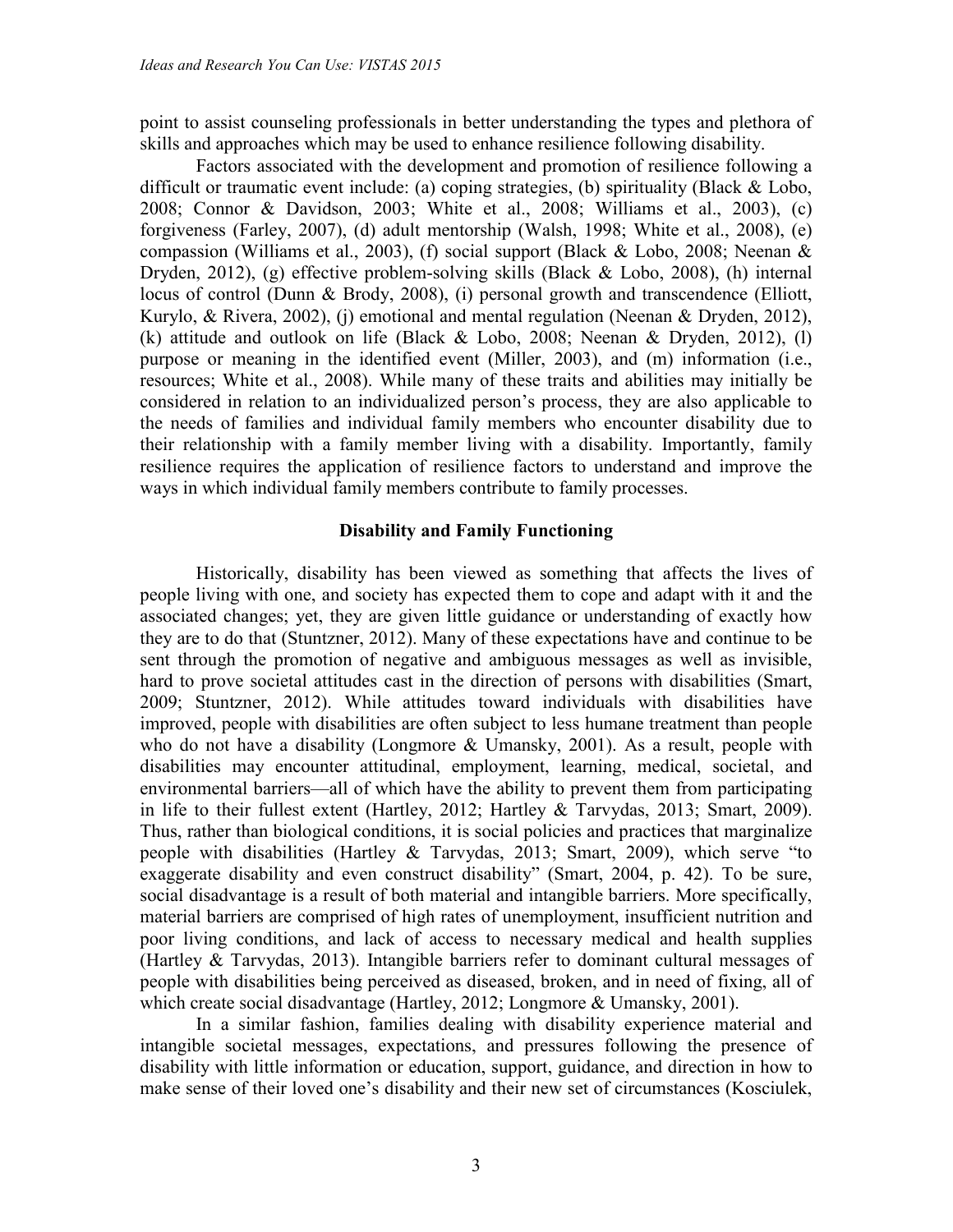1994; Wright, 1983). In fact, a literature review by Frain et al. (2007) documented the long history of research supporting the pivotal role that family plays in recovery from illnesses and disabilities (e.g., Gibson & Ludwig, 1968; Gray, Shepard, McKinlay, Robertson, & Pentland, 1994; Kelley & Lambert, 1992; McCubbin, Balling, Possin, Frierdich, & Byrne, 2002). Unfortunately, while counseling professions are well aware of the importance of family in the process of adaptation to disability, there are still dominant cultural beliefs that disability impacts the individual, and thus, it is the individual who is expected to cope and adapt, not the family. As a result, families may be challenged by the fact that the process of gathering information, understanding the disability, and putting their life back together appears rather fragmented, given there is no one place for them to go to seek assistance or support (Turnbull, Beegle, & Stowe, 2001). Counselors can be of great value to families dealing with their family member's disability by helping them make the necessary transition so they can understand that (a) disability affects everyone, (b) familial changes are probable for better coping and adaptation, and that (c) they and their family member with a disability have their own processes of working through the disability.

#### **Disability Affects Everyone**

Disability is an experience that affects more than the individual; it affects everyone within the family and those who are close the person (Reichman, Corman, & Noonan, 2008). Families trying to deal with the presence of disability—whether it is congenital, acquired, or age-related—tend to initially focus on the needs of their family member and on the promotion of family stabilization (Dillahunt-Aspillaga et al., 2014; Frain et al., 2008; Frain et al., 2007). Some of this inertia and focus is expected since families are prone to numerous changes, increased demands and pressures, and unanticipated challenges often within a short period of time. However, once families get past the initial feelings and experiences encountered, they may not be prepared for some of the possible changes that lay ahead. Related is the fact that families may feel as if they don't have time or permission to focus on their own needs and issues pertaining to selfcare and positive coping (Dillahunt-Aspillaga et al., 2014; Frain et al., 2008; Frain et al., 2007). For this reason, counselors need to be able to assist families in facing and addressing their own needs and concerns so they can adapt to the changes brought on by disability, heal emotionally and psychologically, and strive to put their life back together and move forward in a healthy manner.

### **Familial Changes Following Disability**

Numerous changes often occur following the presence of disability. Families dealing with a disability must consider and face the changes brought about by disability if they are to improve their chances of coping well and becoming resilient (Dillahunt-Aspillaga et al., 2014; Frain et al., 2008; Frain et al., 2007). As to be expected, families encounter changes directly related to their loved one's disability such as those related to a person's change or alteration in personal functioning and independence. Disabilityrelated changes that lead to alterations in a loved one's functioning may cause families to seek information and education about their family member's disability. Being able to access information and answers about a family member's disability is essential in helping families (a) be more informed about the condition, (b) know what to expect in the present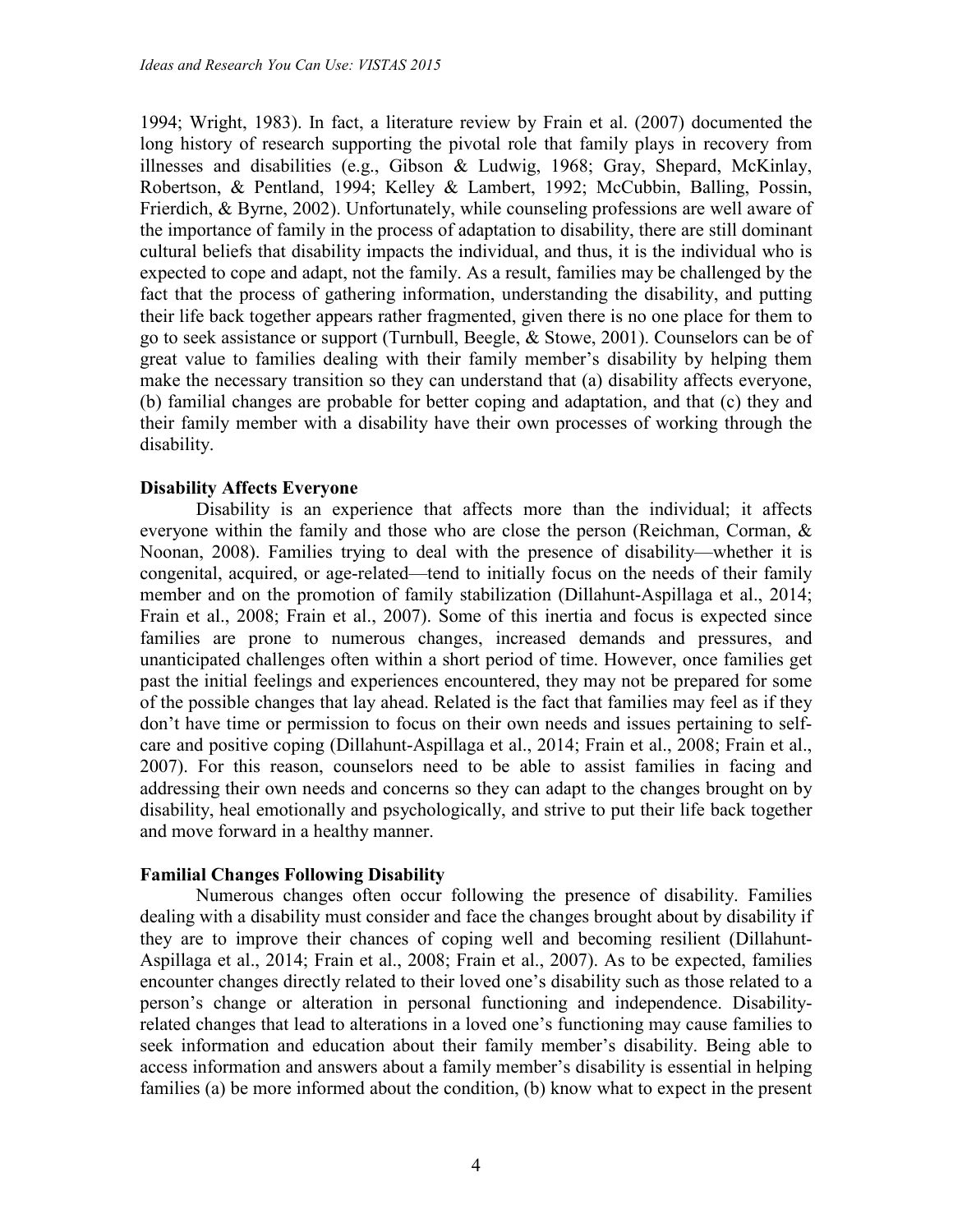and in the future, (c) be prepared for periods of uncertainty or difficulty (i.e., reoccurrence of disability-related symptoms; Smart, 2009), and (d) feel more in control of their new situation (Wiggins et al., 1992).

Due to the fragmented nature of family coordination and services available to families dealing with disability (Turnbull et al., 2001), counselors must be aware of the fact that families may not know how or where to start the process of helping themselves. For instance, families may have questions they need answered before moving forward with their coping and healing process (Stuntzner, in press, p. 162), some of which include:

- What information do we need to know regarding our family member's disability to help us manage it and feel more capable of planning for what is to come?
- Who can we speak with in the community that is knowledgeable about the disability and its associated conditions?
- What agencies are available to provide support or information about our family member's disability?

Assisting families in the acquisition of information and support is essential. While it may help them learn more about their family member's disability and situation, access to disability-related information and support can also help families reduce stress and improve coping simply by giving an idea of what to expect and anticipate, as well as plan for the future (Rolland, 2006).

Beyond the personal changes associated with a family member's disability are the changes or, in some instances, "losses" that occur for the family. These changes are those experienced due to the family's loss of the person it used to know, familial role changes within the family (Allen, Linn, Gutierrez, & Willer, 1994), and the family's loss of previously held hopes or dreams for the future. Early on, post-disability, families may experience feelings such as grief or loss (Power & Del Orto, 2004). In some instances, they may not be aware of them or think they do not have the right to feel or express them, especially if the family member's disability is severe or time-consuming. Related to this is the reality that some families may subscribe to the well-entrenched societal belief that "they are supposed to just accept the disability and move on" without any real guidance or support. The types of loss families and individual family members sometimes experience are varied and multi-layered. Some of the possible losses families may experience include (Stuntzner, 2012, in press):

- Loss of the person they used to know
- Loss or change in the previously held relationship
- Loss or alteration of life dreams because of disability
- Loss or change in finances, medical insurances, and resources
- Loss of close friends and social support
- Loss of spirituality or a feeling of closeness to God because of disability

As previously stated, role changes and alterations in familial expectations of the family member with a disability sometimes occur following a disability. Reasons for this are many. Disability is a situation that has the potential to affect many parts of a person's or family's life. For instance, disability may affect their personal life, access or time for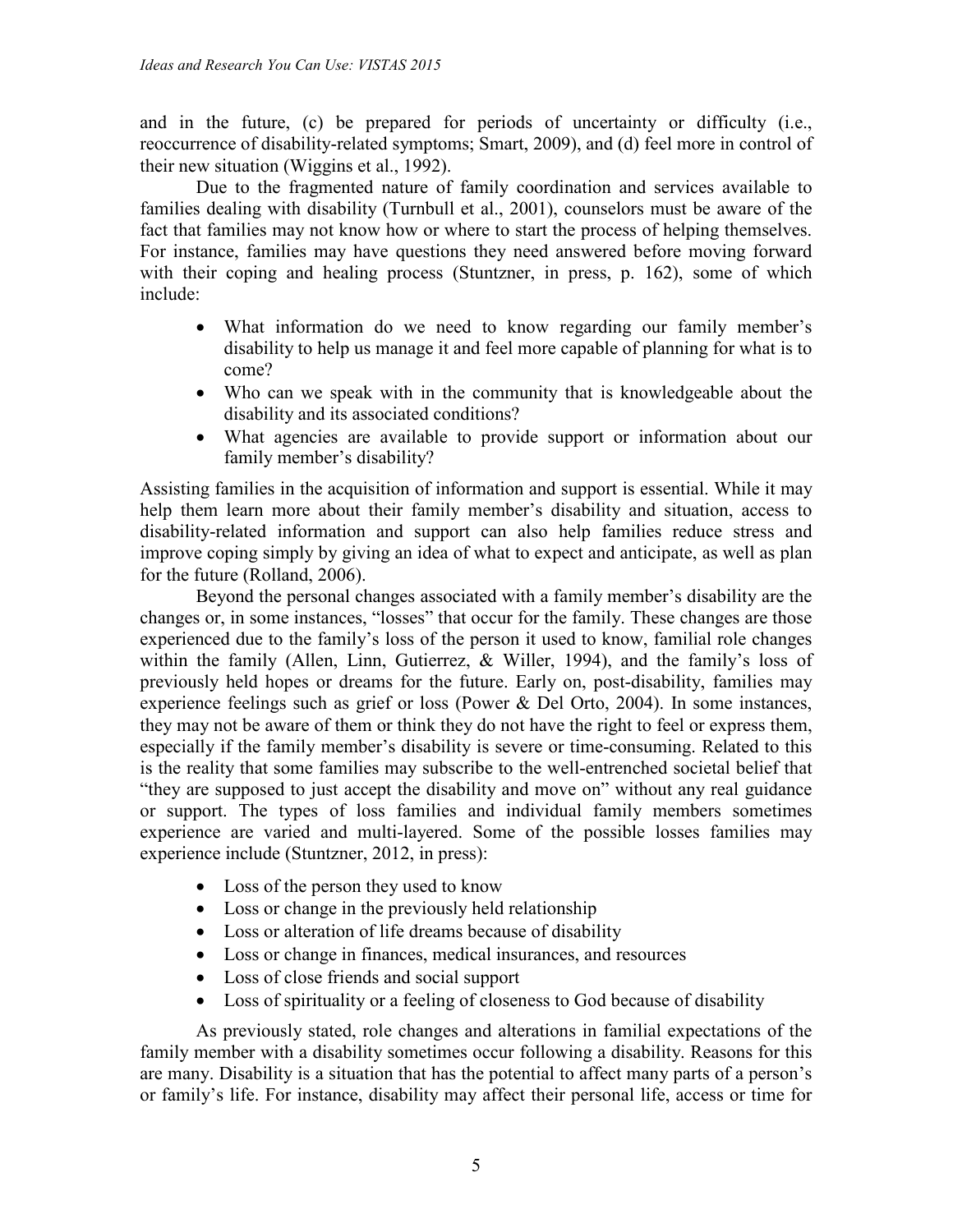leisure activities, self-concept and self-perception (Wright, 1983), family roles, sexuality and intimacy issues, employment and financial health, quality of life (Tate, Kalpakjian, & Forcheimer, 2002), as well as their future orientation or expectation toward life. Some of these changes may be related to the loss of functioning or related to personal roles and responsibilities within the family (i.e., family wage earner, intimate sexual partner). Others may be tied to the family's beliefs and expectations about persons with disabilities or their attitudes about disability and the meaning of its presence in their lives. Another dimension is that of personal and cultural perception of disability.

Personal and cultural perception of disability can be very influential in determining if persons with disabilities or their families view the disability as a positive or negative event. While it is not our intent to suggest that they ought to view disability as something desired, counselors need be aware that not all persons with disabilities, families, or cultures view the presence of disability as negative (Banks, 2003) or as a "ticket of doom" (Stuntzner, 2012). Additionally, some people and families see their situation and disability differently (Banks, 2003) or as a means to develop positive and multiple coping strategies (Taanila, Syrjala, Kokkonen, & Jarvelin, 2002). On the other hand, and also powerful, is the reality that some persons with disabilities and their families view disability as a hindrance or burden. As a result, some may be hesitant to seek outside help or support, particularly if such actions are not encouraged or condoned by cultural beliefs and practices (Rolland, 2006).

# **Family and Personal Functioning**

Families striving to cope well and become resilient following a loved one's disability may find it beneficial to understand the ways each of them cope, including coping differences between the family member with a disability and the family. Further, each person or familial system is likely to have a different timeline in how the disability and the changes it brings to the family are processed, accepted, or integrated. Similarly, the issues of concern or ways each of their lives are affected by disability may vary or occur at different times in the coping, adapting, and learning resilience process (Dillahunt-Aspillaga et al., 2014; Frain et al., 2008; Frain et al., 2007; Stuntzner, in press).

While there appears to not be any definitive research on the comparison of coping processes between persons with disabilities compared to their families, throughout the rehabilitation literature, it is understood that coping and adaptation to disability is a very individualized process (Livneh & Antonak, 1994, 1997). From a practice standpoint, it is also noted that persons with disabilities may have different perspectives and beliefs about disability and its meaning compared to that held by their families. More specifically, it is often observed that persons with disabilities find ways to accept and move past their disabilities, yet experience barriers or negative messages from their families or those around them (Stuntzner & MacDonald, 2014). Tied to this reality is the notion that some persons with disabilities discover they hold negative beliefs and expectations because of those promoted within their family of origin (Stuntzner & MacDonald, 2014).

Due to the likelihood of varying coping processes families are likely to experience, it is important for family members to acknowledge and respect individual differences and reduce the potential negative impact of their own coping and resiliency process. Families wanting to improve their own coping and resiliency process are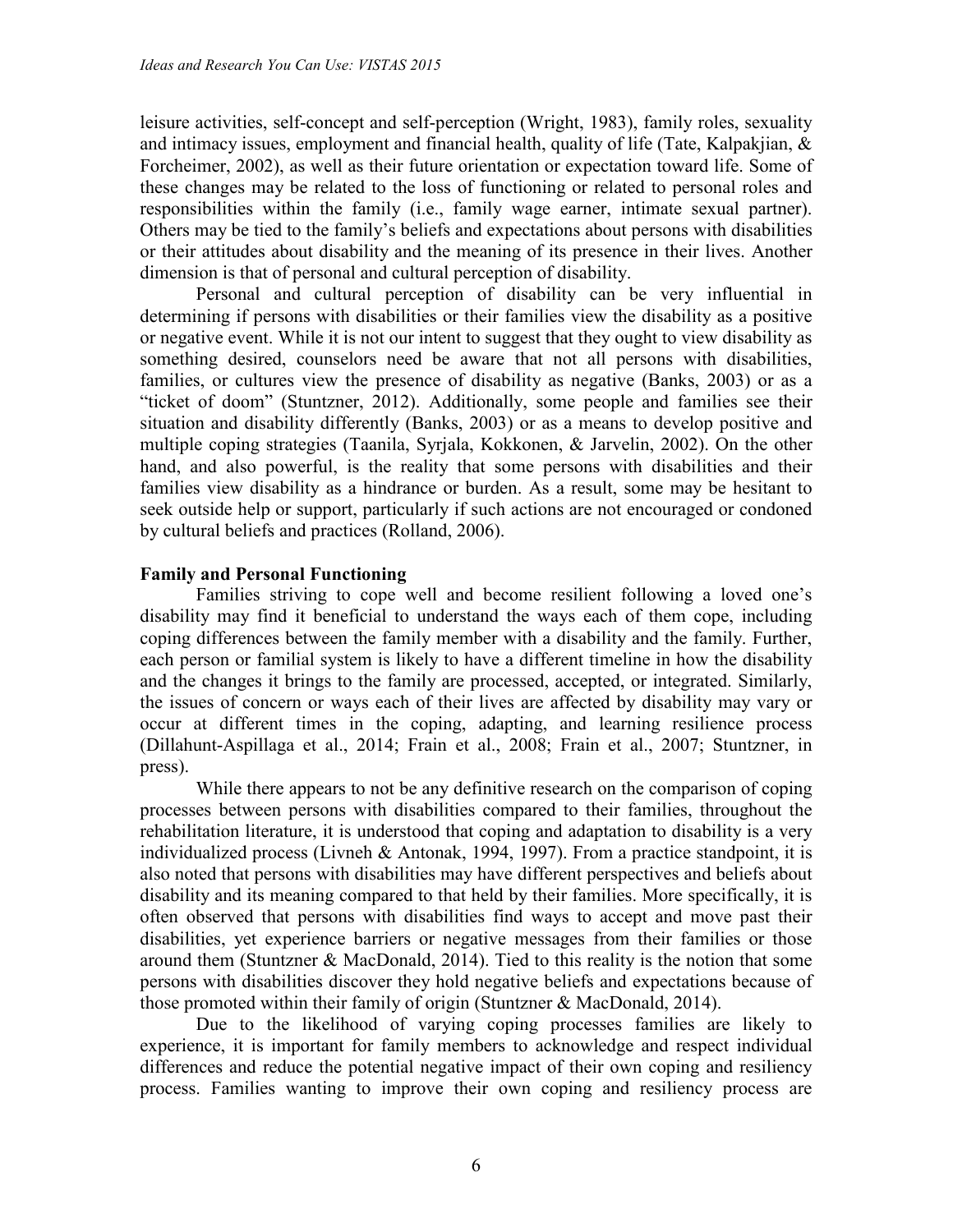encouraged to address and monitor their own process so they do not inhibit the coping abilities of their family member with a disability or that of each other. Families need to understand that their coping ability and how it is conveyed to their family member with a disability can influence his or her coping and adaptation process (see Elliott, Shewchuck, & Richards, 1999); it is important for them to understand that the two processes may influence one another.

A well-researched component of the connection between the coping and adaptation process of persons with disabilities and those close to them is the relationship and effect of caregivers and persons with disabilities (Gibson & Ludwig, 1968; Gray et al., 1994; Kelley & Lambert, 1992; McCubbin et al., 2002). While it is understood that everyone may not be placed in the role of familial caregiver, it is a common experience for families. Research clearly illustrates that the coping process of caregivers and persons with disabilities is interconnected and that both parties "may be affected by the emotional, mental, and coping process of the other" (Monin & Shulz, 2009, p. 681). For example, according to Kurtz, Kurtz, Given, and Given (1995), depression in persons with disabilities may influence the potential for it to occur in caregivers. Additionally, the caregiver's ability to practice and promote adequate problem-solving skills may influence the coping abilities of both caregivers and persons with disabilities (Elliott et al., 1999). Also of relevance is the information available about the negative effects of caregiving on the caregiver's life. Some of these include depression (Alexander & Wilz, 2010; Monin & Shulz, 2009), emotional and mental difficulties (Monin & Schulz, 2009), health issues, or reduced quality of life.

Given what is known about the relationship and connection between family coping and resilience and its influence on persons with disabilities and vice versa, counselors are encouraged to assist families in working on and addressing their own emotional and psychological concerns. By doing so, families can strengthen their own functioning as well as potentially influence, in a positive way, the coping process of their family member with a disability.

### **Strategies to Enhance Familial Resilience Following Disability**

Despite a wealth of research documenting the critical importance of family support and adaptation following disability (Dillahunt-Aspillaga et al., 2014; Frain et al., 2008; Frain et al., 2007; Gibson & Ludwig, 1968; Gray et al., 1994; Kelley & Lambert, 1992; McCubbin et al., 2002), there is a surprising lack of empirically supported interventions. Families wanting to rebuild and become resilient following the advent of disability can assist themselves by learning about the disability and its associated symptoms, recognizing ways their lives may change, and exploring their own beliefs and expectations pertaining to living with a disability. Several of these areas have been discussed; yet, there are additional ways families can help themselves and their loved one progress toward living in a more resilient way.

Counselors can assist families in learning strategies to deal with and enhance family resilience following disability. Throughout this process, counselors may want to be mindful that change and resilience is likely to vary across familial systems and situations. Some families, like people, are going to be at different places in *believing* they can help themselves and the family move forward in a positive manner; therefore, it may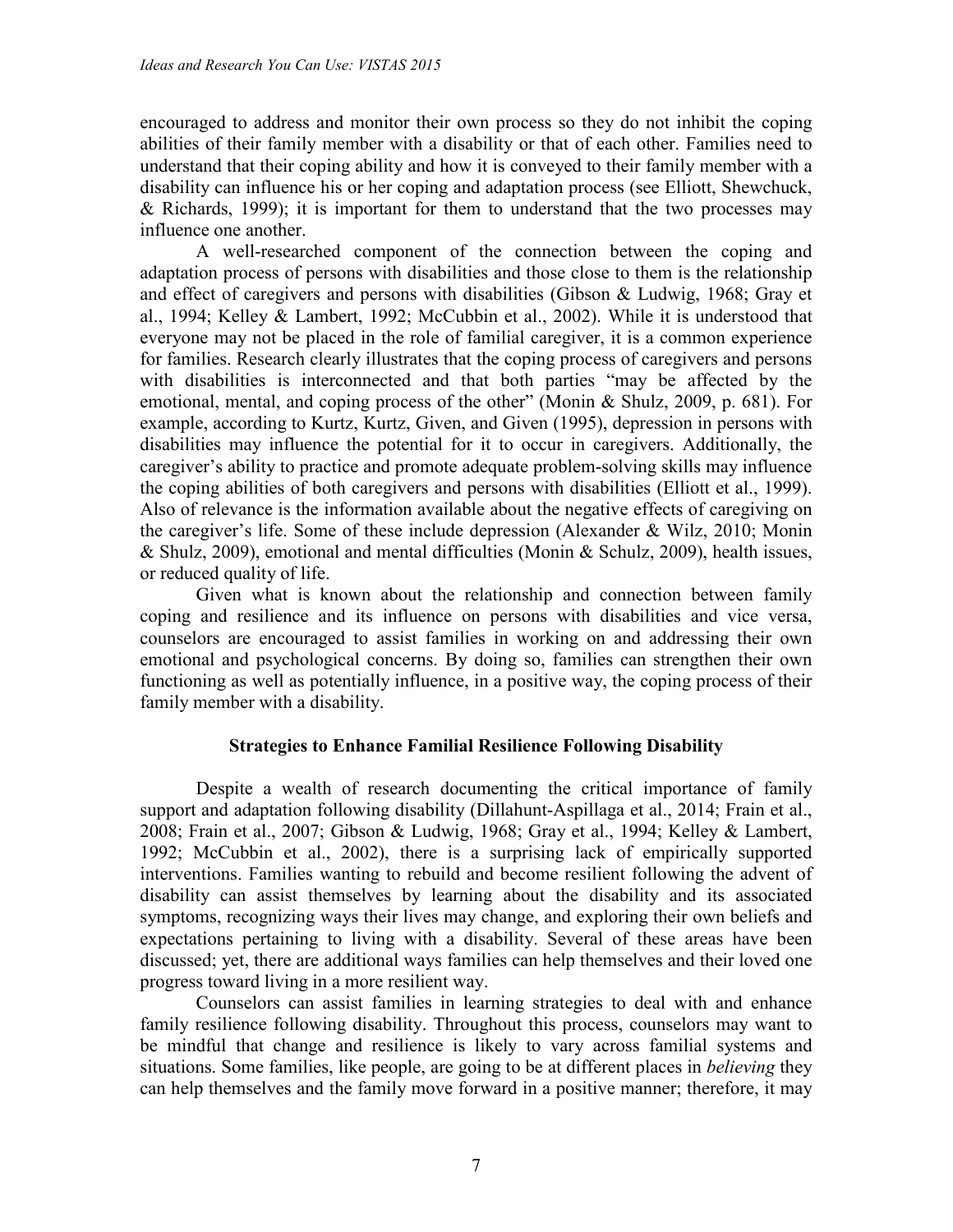be essential for counselors to help families experience identifiable success moments as this approach aids in people "coming to believe" they can make a difference (Stuntzner  $\&$ MacDonald, 2014). Counselors can be instrumental in providing additional support and encouragement as families explore their coping abilities and strategies and make decisions or take actions to promote healing.

## **Learning to Cope With a Disability**

Learning to cope with major life-changing events is never easy, nor is it something that happens automatically. Families dealing with disability may become consumed with the immediate needs and issues in front of them and feel as if they don't have the time or the right to think about their own or their familial concerns (Dillahunt-Aspillaga et al., 2014; Frain et al., 2008; Frain et al., 2007). For this reason, counselors may find it beneficial to explore families' stress levels and ability to manage the tasks before them and their situation. Counselors may explore the importance of families giving themselves permission to tend to their own mental and emotional needs without feeling guilty or thinking less of themselves because everything they do is not focused on their family member with a disability. Additionally, counselors may help families understand that resilience and better coping is a process and something that can be learned and enhanced (American Psychological Association, 2013); it is something that can continually change the more active they become in learning skills that can help them become more resilient (Stuntzner & MacDonald, 2014).

Families wanting to move forward in a positive fashion have many options and strategies to choose from as a part of the healing process. Although not an exhaustive list, counselors can assist families by (a) exploring familial feelings and beliefs about disability or persons with disabilities; (b) allowing them to express and convey grief and loss; (c) identifying their stress and triggers when dealing with disability; (d) breaking stressors down into manageable components; (e) understanding the ways their life is affected by disability; (e) recognizing useful and applicable coping strategies that are already in place; (f) building and maintaining social and familial support; (g) learning to effectively cope with negative societal barriers, myths, and situations; (h) exploring the family vision of what a "better" life looks like; (i) learning resiliency-based skills; and (j) considering the positive side of disability (Stuntzner, in press).

### **Making the Decision to Heal**

Given the multitude of changes that occur following disability, making the decision to heal may appear to be a daunting task. Healing is a challenging process and cannot be carried out according to a predetermined timeline. Families and individual family members heal according to individualized time frames and abilities. Nonetheless, families can make the decision to heal, and they can opt to utilize strategies that help them find meaning, acceptance, and the positive side of disability. Meaning-making and the ability to transform a difficult life event into a catalyst for a life-promoting opportunity are strategies some persons with disabilities discover and embrace as a part of the coping and resilience process (Park, 2010). Similarly, they are approaches families can use as well.

Finding meaning in the midst of difficult and challenging life events is a natural human tendency. Although not practiced universally, individuals and families striving to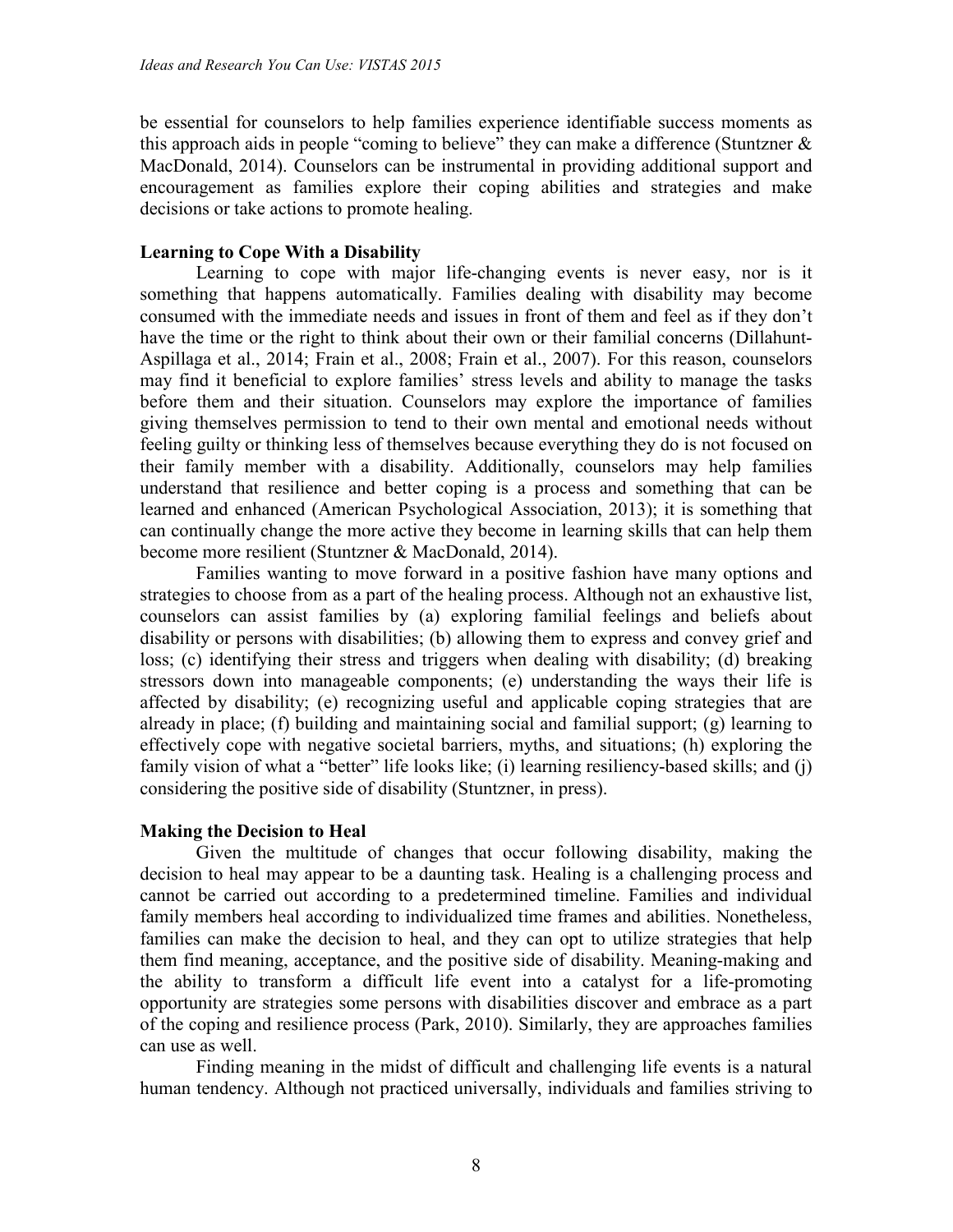cope with a disability sometimes feel the need to find meaning in their experience (Moody & Archangel, 2001). Counselors working with families may want to consider ways they can help them explore and find meaning, especially since they are surrounded by societal messages and individuals who promote the belief that finding meaning is not of value (Moody & Archangel, 2001). Such beliefs are unfortunate, because they do not give people permission to express their feelings or explore a higher purpose. Additionally, these expectations imply that families should "just move on," which is never helpful.

Beyond meaning-making are the lessons families can learn about themselves and life following disability. Many may not initially ask themselves "What can we learn from this situation?" or "How can we use the presence of disability to improve our lives or those of others in society?" However, these are questions families may consider to help them think about the positive effects of disability and life-changing experiences that await them. For example, families, when they are ready, are afforded the opportunity to learn about (a) compassion and tolerance; (b) family and personal values; (c) inner strength, perseverance, and personal character; (d) ways to enhance and further refine their coping skills; (e) thankfulness and gratitude (i.e., greater appreciation for life); (f) spirituality and the development of a stronger relationship with a Higher Being; (g) wisdom; (h) forgiveness of self and others; and (i) letting go of their personal pain (Stuntzner, in press).

#### **Conclusion**

Regardless of the beginning point in counseling, families have the ability to help themselves and to develop resilience-based skills. Such skills have the potential to improve their beliefs, feelings, and responses as they relate to the presence of a disability (White et al., 2008). Resiliency skills can also improve their overall ability to cope, especially given the fact that the more coping abilities people have the more resilient they are likely to be (Taanila et al., 2002; White et al., 2008).

Due to the fact that disability is often a complex situation with several associated issues and concerns, it is a circumstance that families may perceive as overwhelming. When this is the case, they may not know where to start or how to help themselves move forward. Counselors can be very instrumental to families by providing the necessary support, guidance, and assistance needed to assess and develop further resilience-based capabilities. Several strategies are available to families as they explore and develop their sense of resiliency. Some of the strategies counselors may use have been previously discussed; yet, also of importance is for counselors to help families recognize and use their existing coping skills and to identify which ones, current or new, are of value to them in their quest for a more resilient way of life.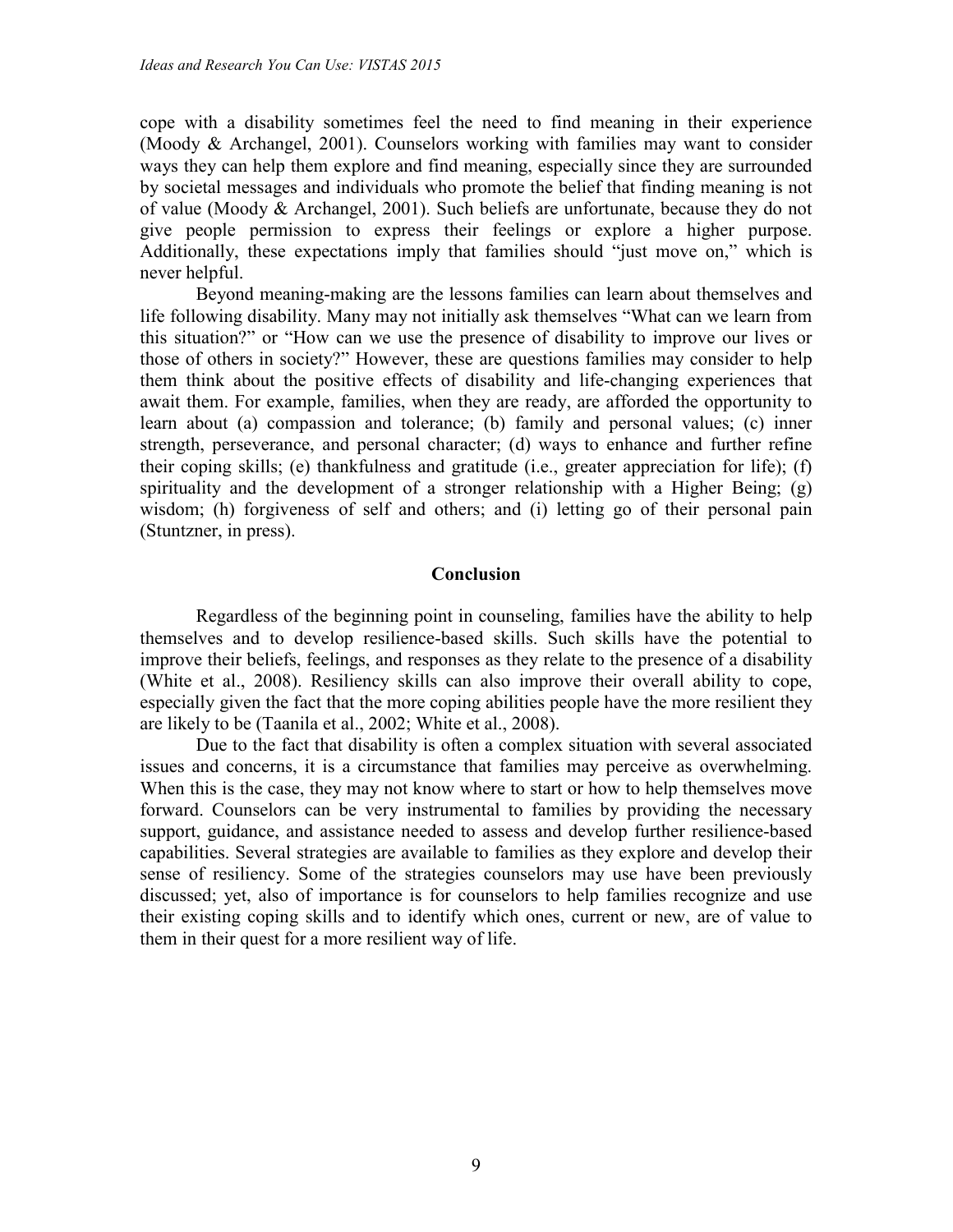#### **References**

- Alexander, T., & Wilz, G. (2010). Family caregivers: Gender differences in the adjustment to stroke survivors' mental changes. *Rehabilitation Psychology*, *55*(2), 159–169.
- Allen, K., Linn, R. T., Gutierrez, H., & Willer, B. S. (1994). Family burden following traumatic brain injury. *Rehabilitation Psychology*, *39*(1), 29–48.
- American Psychological Association. (2013). The road to resilience. Retrieved from: http://www.apa.org/helpcenter/road-resilience.aspx#
- Banks, M. E. (2003). Disability in the family: A life span perspective. *Cultural Diversity and Ethnic Minority Psychology*, *9*(4), 367–384.
- Black, K., & Lobo, M. (2008). A conceptual review of family resilience factors. *Journal of Family Nursing*, *14*, 33–54.
- Connor, K. M., & Davidson, J. R. T. (2003). Development of a new resilience scale: The Connor-Davidson Resilience Scale (CD-RISC). *Depression and Anxiety*, *18*, 76– 82.
- Dillahunt-Aspillaga, C., Agonis-Frain, J., Hanson, A., Frain, M., Sosinski, M., & Ehlke, S. (2014). Applying a resiliency model to community reintegration and needs in families with traumatic brain injury: Implications for rehabilitation counselors. *Journal of Applied Rehabilitation Counseling*, *45*(1), 25–36.
- Dunn, D. S., & Brody, C. (2008). Defining the good life: Following acquired physical disability. *Rehabilitation Psychology*, *53*(4), 413–425.
- Edhe, D. M. (2010). Application of positive psychology to rehabilitation psychology. In R. G. Frank, M. Rosenthal, & B. Caplan (Eds.), *Handbook or rehabilitation*  $p$ *sychology* ( $2<sup>nd</sup>$  ed., pp. 417–424). Washington, DC: American Psychological Association.
- Elliott, T. R., Kurylo, M., & Rivera, P. (2002). Positive growth following acquired physical disability. In C. R. Snyder & S. L. Lopez (Eds.), *Handbook of positive psychology* (pp. 687–699). New York, NY: Oxford University Press.
- Elliott, T. R., Shewchuk, R. M., & Richards, J. S. (1999). Caregiver social problemsolving abilities and family member adjustment to recent-onset physical disability. *Rehabilitation Psychology*, *44*(1), 104–123.
- Farley, Y. R. (2007). Making the connection: Spirituality, trauma, and resiliency. *Journal of Religion and Spirituality in Social Work*, *26*(1), 1–15.
- Frain, M. P., Berven, N. L., Chan, F., & Tschopp, M. K. (2008). Family resiliency, uncertainty, optimism, and the quality of life of individuals with HIV/AIDS. *Rehabilitation Counseling Bulletin*, 52(1), 16–27.
- Frain, M. P., Lee, G. K., Berven, N. L., Tansey, T., Tschopp, M. K., & Chronister, J. (2007). Use of the resiliency model of family stress, adjustment and adaptation by rehabilitation counselors. *The Journal of Rehabilitation*, *73*(3), 18.
- Gibson, G., & Ludwig, E. G. (1968). Family structure in a disabled population. *Journal of Marriage and the Family*, *30*, 54–63.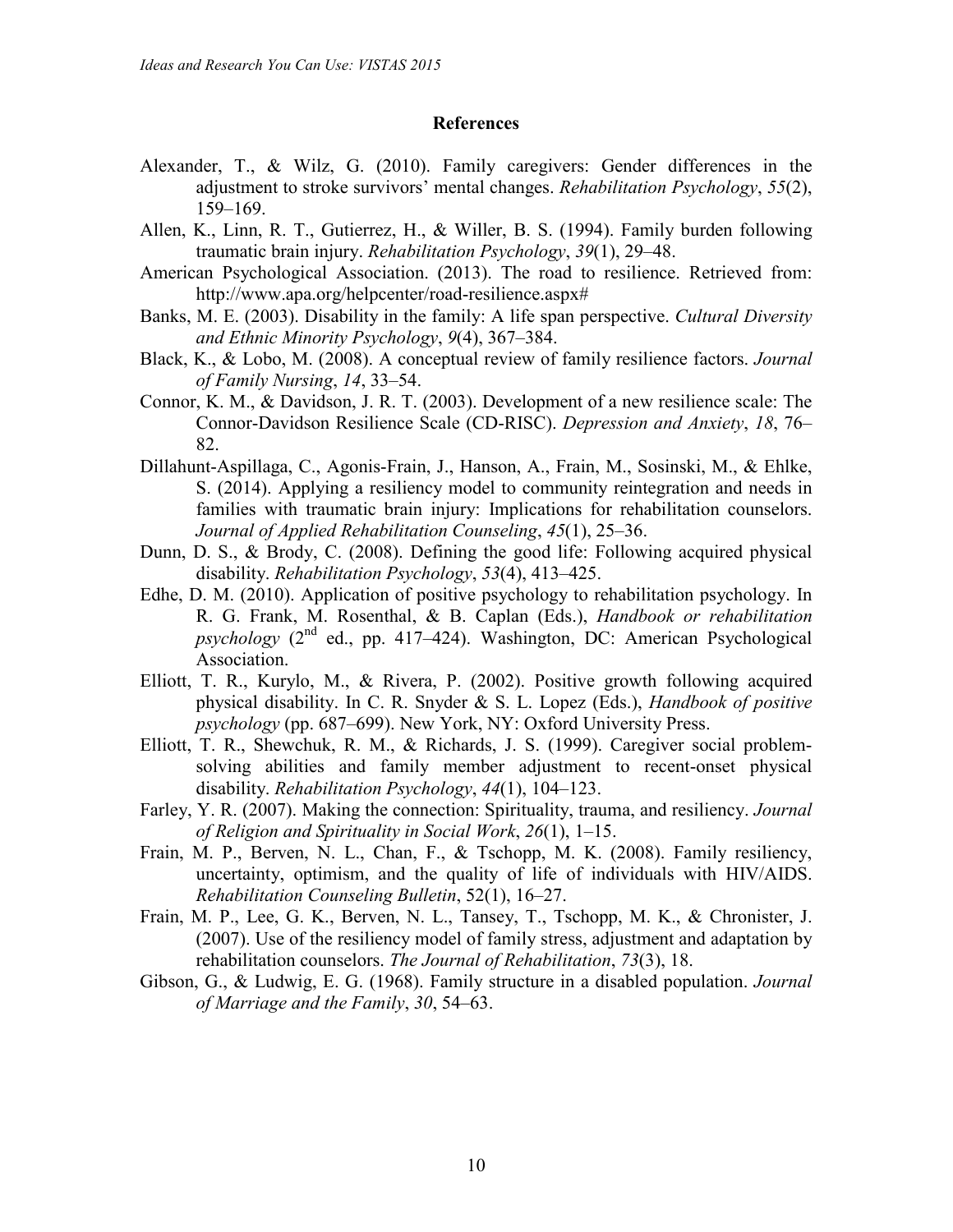- Gray, J. M, Shepard, M., McKinlay, W. W., Robertson, I., & Pentland, B. (1994). Negative symptoms in the traumatically brain-injured during the first year discharge, and their effect on rehabilitation status, work status, and family burden. *Clinical Rehabilitation*, *8*, 188–197.
- Hartley, M. T. (2010). Increasing resilience: Strategies for reducing dropout rates for college students with psychiatric disabilities. *American Journal of Psychiatric Rehabilitation*, *13*, 95–315.
- Hartley, M. T. (2012). Disability rights community. In D. Maki & V. Tarvydas (Eds.), *The professional practice of rehabilitation counseling* (pp. 147–164). New York, NY: Springer.
- Hartley, M. T. (2013). Investigating the relationship of resilience to academic persistence in college students with mental health issues. *Rehabilitation Counseling Bulletin*, *56*, 240–250.
- Hartley, M. T., & Tarvydas, V. M. (2013). Rehabilitation issues, social class and counseling. In W. Liu (Ed.), *Oxford handbook of social class in counseling psychology* (pp. 218–228). New York, NY: Oxford University Press.
- Kelley, S. D., & Lambert, S. S. (1992). Family support in rehabilitation: A review of research, 1980–1990. *Rehabilitation Counseling Bulletin*, *36*, 98–119.
- Kosciulek, J. (1994). Dimensions of family coping with head injury. *Rehabilitation Counseling Bulletin*, *37*, 244–257.
- Kurtz, M. E., Kurtz, J. C., Given, C. W., & Given, B. (1995). Relationship of caregiver reactions and depression in cancer patients' symptoms, functional states, and depression: A longitudinal view. *Social Science Medicine*, *40*, 837–846.
- Livneh, H., & Antonak, R. (1994). Psychosocial reactions to disability: A review and critique of the literature. *Critical Reviews in Physical and Rehabilitation Medicine*, *6*, 1–100.
- Livneh, H., & Antonak, R. (1997). *Psychosocial adaptation to chronic illness and disability.* Gaithersburg, MA: Aspen Publications.
- Longmore, P., & Umansky, L. (Eds.). (2001). *The new disability history*. New York, NY: The New York University Press.
- Masten, A. S., Best, K. M., & Garmezy, N. (1990). Resilience and development: Contributions from the study of children who overcome adversity. *Development and Psychopathology*, *2*, 425–444.
- McCubbin, M., Balling, K., Possin, P., Frierdich, S., & Bryne, B. (2002). Family resiliency in childhood cancer. *Journal of Applied Family Studies*, *51*, 103–111.
- McGeary, D. D. (2011). Making sense of resilience. *Military Medicine*, *176*(6), 603–604.
- Miller, E. D. (2003). Reconceptualizing the role of resilience in coping and therapy. *Journal of Loss and Trauma*, *8*, 239–246.
- Moody, R., Jr., & Archangel, D. (2001). *Life after loss: Conquering grief and funding hope.* New York, NY: Harper Collins Publishers.
- Monin, J. K., & Schulz, R. (2009). Interpersonal effects of suffering in older adult caregiving relationships. *Psychology and Aging*, *24*(3), 681–695.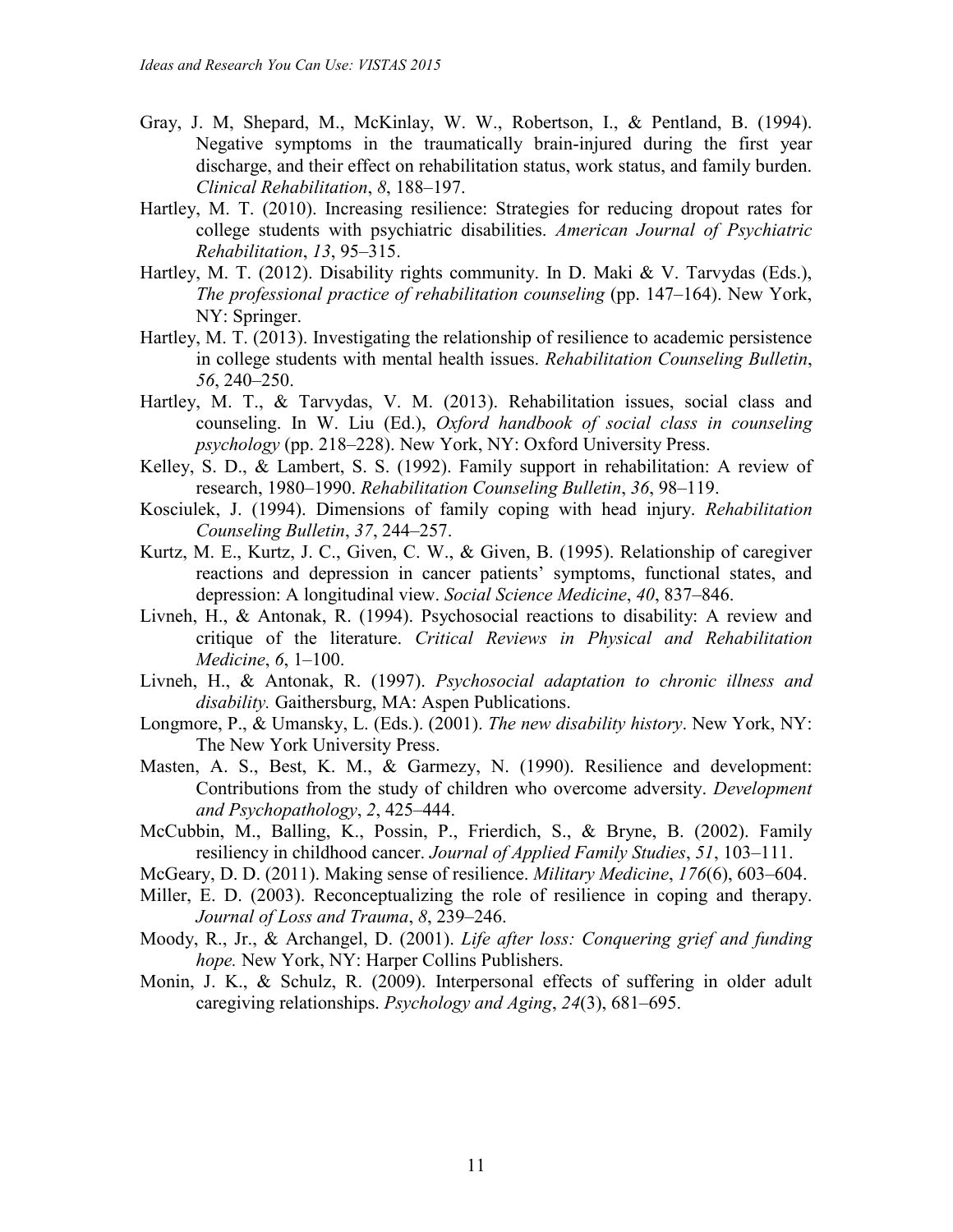- Neenan, M., & Dryden, W. (2012). Understanding and developing resilience. In M. Neenan & S. Palmer (Eds.), *Cognitive behavioral coaching in practice* (pp. 133– 152). New York, NY: Taylor & Francis Group.
- Park, C. L. (2010). Making sense of the meaning literature: An integrative review of meaning making and its effects on adjustment to stressful life events. *Psychological Bulletin*, *136*(2), 257–301.
- Power, P. W., & Del Orto, A. E. (2004). *Families living with chronic illness and disability: Interventions, challenges, and opportunities*. New York, NY: Springer Publishing Company Inc.
- Reichman, N. E., Corman, H., & Noonan, K. (2008). Impact of child disability on the family. *Maternal and Child Health Journal*, *12*, 679-683.
- Rolland, J. S. (2006). Genetics, family systems, and multicultural influences. *Families, Systems, and Health*, *24*(4), 425–441.
- Smart, J. (2004). Models of disability. In T. Riggar & D. Maki, (Eds.), *Handbook of rehabilitation counseling* (pp. 25–49). New York, NY: Springer Publishing.
- Smart, J. (2009). *Disability, society, and the individual* (2<sup>nd</sup> ed.). Austin, TX: PRO-ED.
- Stuntzner, S. (2012). *Living with a disability: Finding peace amidst the storm.* Ahmedabad, Gurat, India: Counseling Association of India.
- Stuntzner, S. (in press). *Resiliency and coping with disability: The family after*. Ahmedabad, Gujrat, India: Counseling Association of India.
- Stuntzner, S., & Hartley, M. (2014). *Stuntzner and Hartley's life enhancement intervention: Developing resiliency skills following disability.* Ahmedebad, Gurat, India: Counseling Association of India.
- Stunztner, S., & MacDonald, A. (2014). *Developing resiliency skills following disability: An intervention to assist persons with disabilities in learning to adjust to disability and with overall coping.* Unpublished research study through the University of Idaho – Coeur d'Alene, Coeur d'Alene, ID.
- Taanila, A., Syrjala, L., Kokkonen, J., Jarvelin, M. R. (2002). Coping of parents with physically and/or intellectually disabled children. *Child: Care, Health, and Development*, *28*(1), 73–86.
- Tate, D. G., Kalpakjian, C. Z., & Forcheimer, M. B. (2002). Quality of life issues in individuals with spinal cord injury. *Archives of Physical Medicine and Rehabilitation*, *83*, Supplement 2, 18–25.
- Turnbull, H. R., Beegle, G., & Stowe, M. J. (2001). The core concepts of disability policy affecting families who have children with disabilities. *Journal of Disability Policy Studies*, *12*(3), 133–143.
- Walsh, F. (1996). The concept of family resilience: Crisis and challenge. *Family Process*, *35*, 261–281.
- Walsh, F. (1998). *Strengthening family resilience*. New York, NY: Guilford.
- Walsh, F. (2013). Community-based practice applications of a family resilience framework. In D. S. Becvar (Ed.), *Handbook of family resilience* (pp. 65–82). New York, NY: Springer Publishing Company Inc.